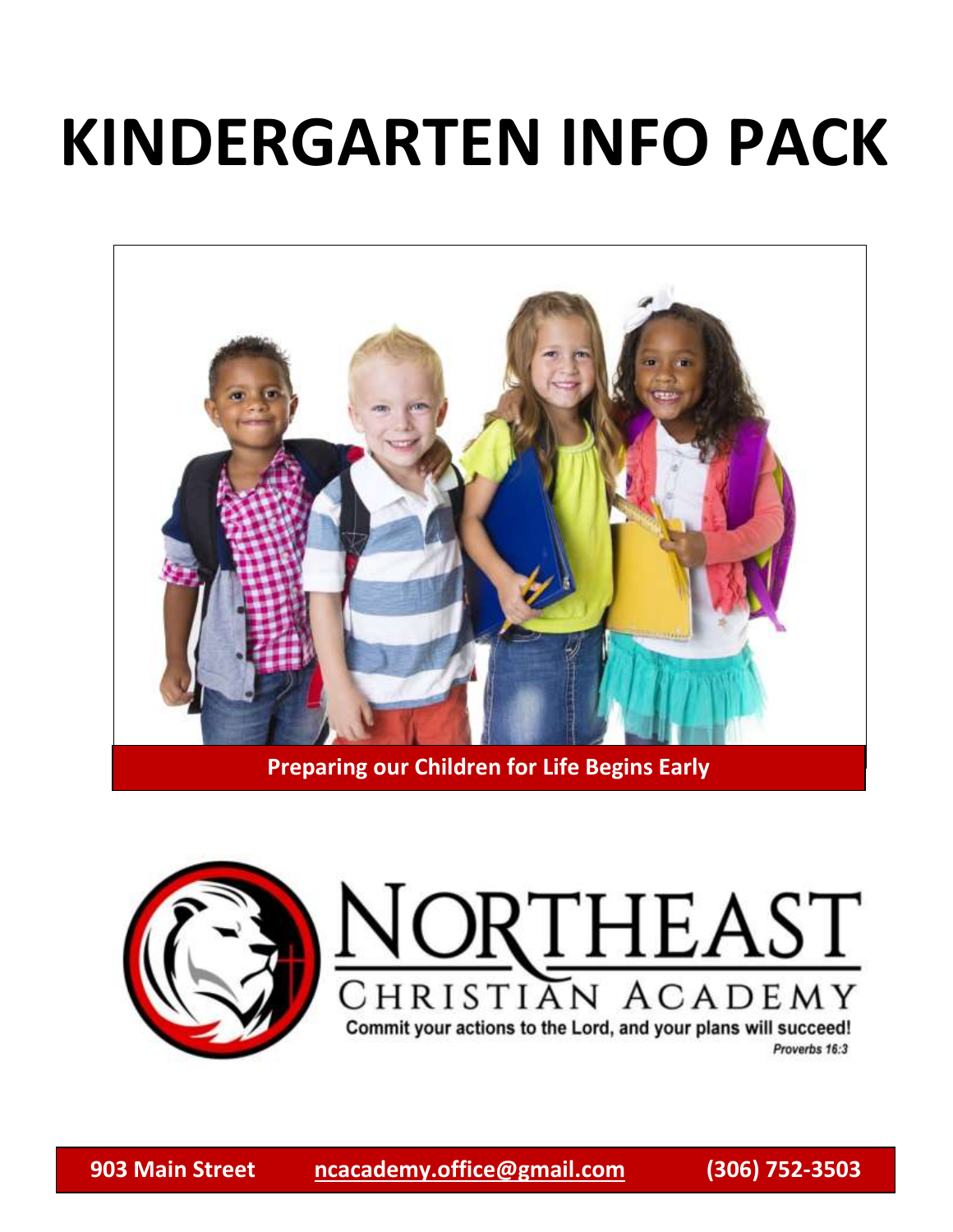

### **NORTHEAST CHRISTIAN ACADEMY**

### **Our Kindergarten Program**

At Northeast Christian Academy we believe in developing the whole child – socially, physically, emotionally, intellectually and spiritually. Our vision is to educate students through Biblical values, character building, and academic excellence. Our small class sizes allow the teacher to spend time with individual students – to give them the attention and instruction they need to have a positive school experience.

### **Experience**

- 
- 
- Library, Stories<br> Games<br> Special Visitors<br> Music<br> Outdoor Play<br> Environment
- 
- 
- Show and Tell<br>
Art Activities<br>
Role Play<br>
Chapel<br>
Bible Study<br>
Field Trips
- 
- Physical Education Cultural Appreciation Christmas Program Year-End Celebration Imaginative Play Activity Centered

Our classrooms offer a mixture of structured and play based activities. Our program is based on the Saskatchewan Curriculum and will help your child to build essential skills and understanding to become a life-long learner.

### **Development**

- 
- 
- Coordination Math Skills Speaking Skills Creativity
- 
- Confidence Independence Decision Making Biblical Values
- 
- 
- 
- 
- 
- Christian Character Cooperation Good Work Habits Problem Solving



*Our goal is for* 



- Concentration Comprehension Respect for Others
- 



#### **Our Mission**

To assist parents by providing a quality, Bible-based education in a Christian environment. This is accomplished by nurturing each child to grow spiritually, academically, socially, emotionally and physically, with an emphasis on Christian values and character development.

**NCA is about God, Children, Families, Community, Learning and Inclusion**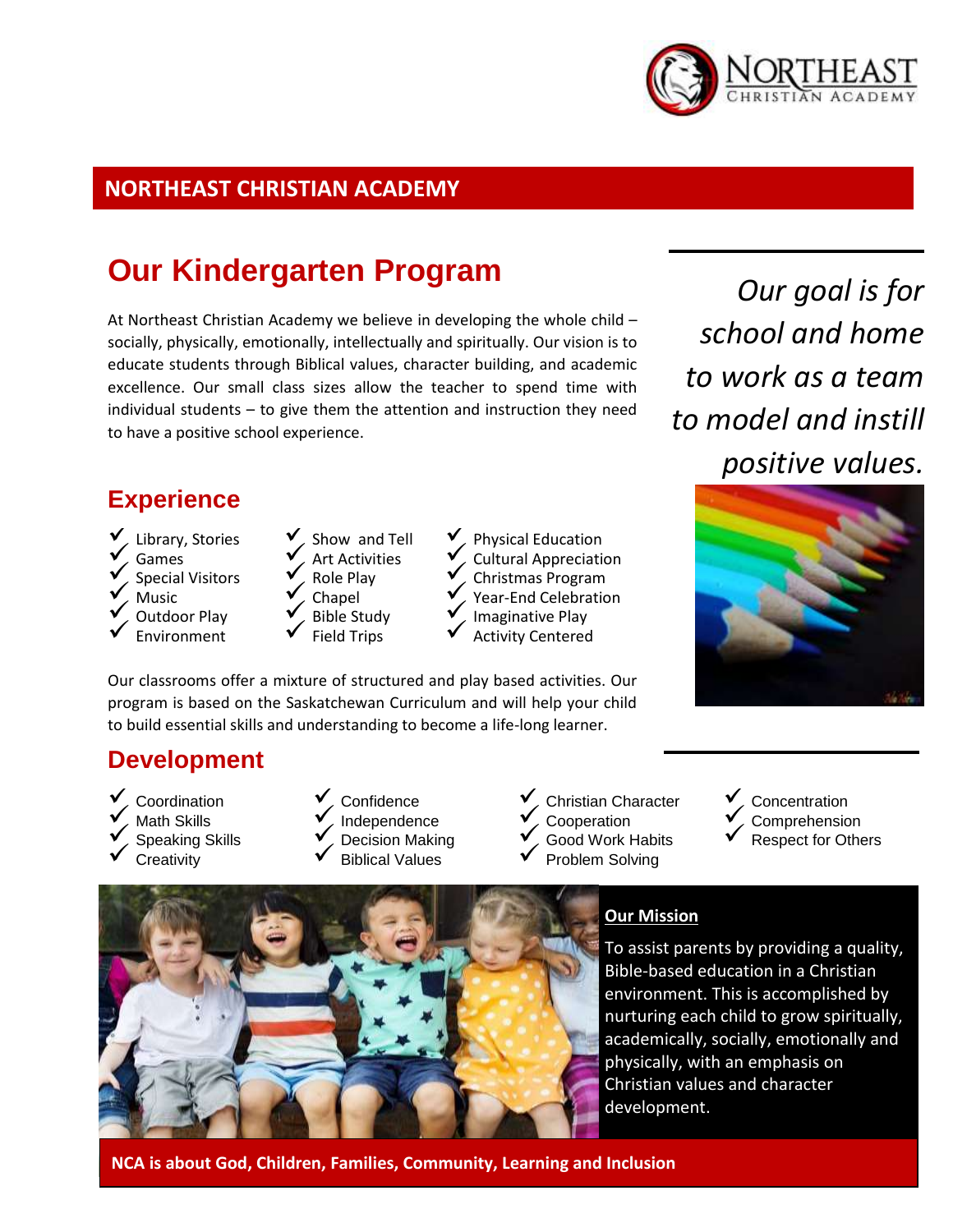

Vision: to see young people raised up to be Godly leaders in society

## **Student Goals**

Throughout your child's year in Kindergarten, you can expect to see the following things happen:

- $\rightarrow$  Your child will work independently and take initiative.
- $\rightarrow$  Your child will learn that school is a safe, pleasant and fun place to be.
- $\rightarrow$  Your child will increase in their understanding of the world around them.
- $\rightarrow$  Your child will increase in his/her ability to communicate.
- $\rightarrow$  Your child will learn to think of others and respect those around him/her.
- $\rightarrow$  Your child will realize that we are all children of God-fearfully and wonderfully made.

## **Why Choose NCA Kindergarten?**

- $\checkmark$  High Academic Standards
- $\checkmark$  Strong Emphasis on developing responsibility and leadership qualities from an early age
- $\checkmark$  Christian content integrated with Saskatchewan curriculum
- Opportunity to develop and mature in a safe, accepting environment
- $\checkmark$  Caring staff who focus on student's academic success, well-being, and personal growth
- $\checkmark$  Emphasis on respecting others and treating others as we want to be treated
- $\checkmark$  Small class size fosters more individual attention and instruction

## **A Teacher's Prayer**

*I want to teach my students how-To live this life on earth To face its struggles and its strife And to improve their worth.*

*Not just the lesson in a book, Or how the rivers flow, But to choose the proper path, Wherever they may go.*

*To understand eternal truth, And know right from wrong, And gather all the beauty of A flower and a song.*

*For If I help the world to grow In wisdom and in grace, Then I feel that I have won And I have filled my place.*

*And so I ask you guidance, God That I may do my part, For character and confidence And happiness of heart.*

*James J. Metcalf*



Making learning fun!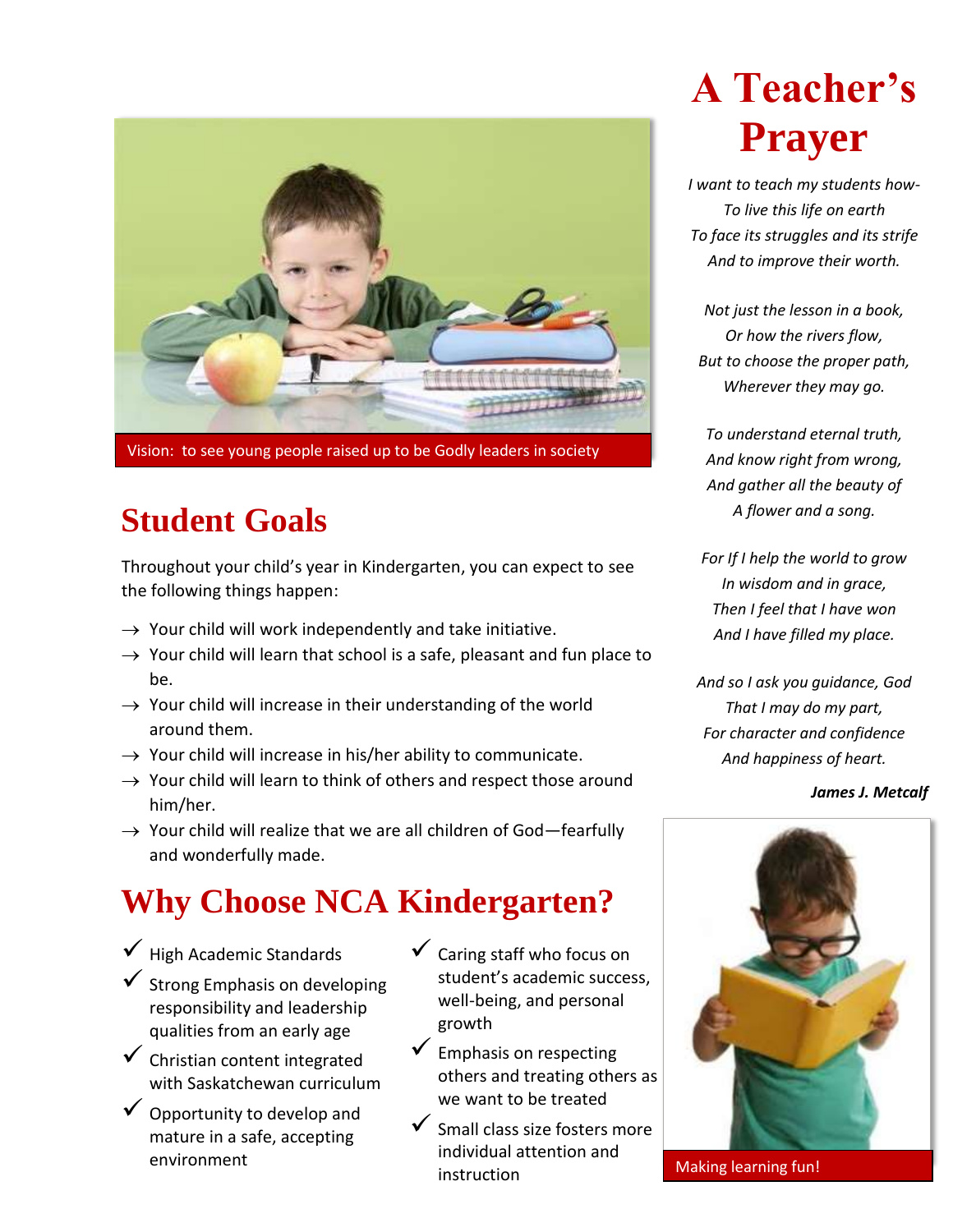## **Days of Kindergarten**

Tuesdays – All Day (8:45-3:10)

Thursdays – All Day  $(8:45 - 3:10)$ 

Alternate Fridays – All Day (8:45-3:10)

**Please Note:** If registration is high, we will add a second class on Mondays, Wednesdays and Alternate Fridays. You would be asked your preference and we will do our best to accommodate all families.

**Sowing God's Truth**

**Growing Young Lives**

**Reaping Right Living!**



**Creating an environment where students become excited about learning!**

### **Preparing Your Child:**

- 1. Read, read, and then read some more! The more books your child is exposed to, the better.
- 2. Whenever you read a new book together for the first time, ask your child to predict what they think will happen next.
- 3. After you read together, ask your son or daughter, different questions about the characters, setting or plot. Comprehension is a key component to learning to read.
- 4. Letters are all around us. Point out different letters everywhere you go – signs, cereal boxes, mail, etc.
- 5. Play "Go Fish" with alphabet cards. This is a great way to practice identifying letters.
- 6. Practice writing their name and that of other family members. Tracing, copying, or even creating the letters from objects are great ways to do this.
- 7. Count, count and then count some more!
- 8. Practice printing and copying different numbers. Get creative!

*Also remember that children learn through play. Provide as many opportunities as possible for creative play. Talk to them about what they are playing. Role-play and help them to foster their imagination!*